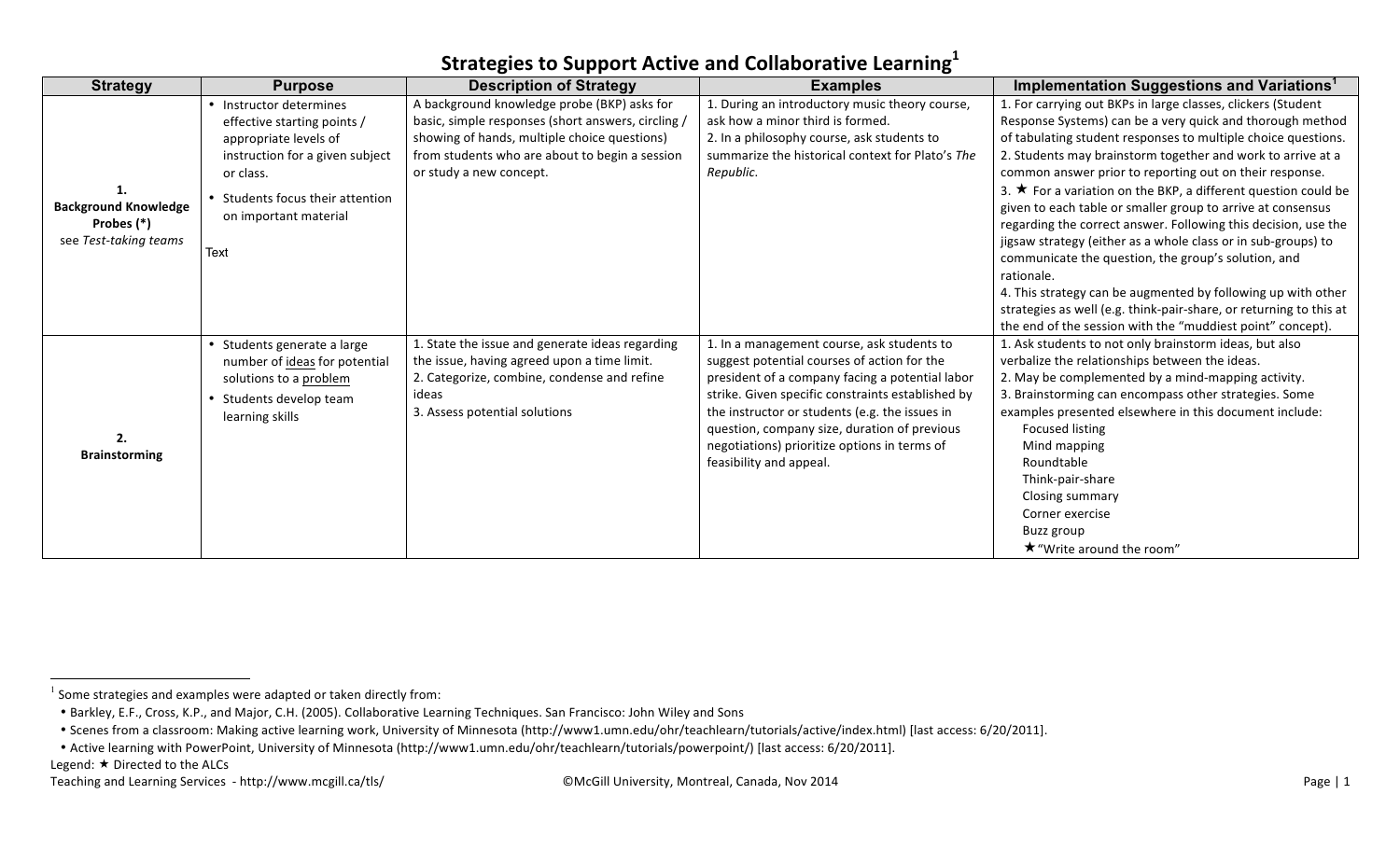| <b>Strategy</b>                                           | <b>Purpose</b>                                                                                                                                                                                                                                                                  | <b>Description of Strategy</b>                                                                                                                                                                                                                                                                     | <b>Examples</b>                                                                                                                                                                                                                                                                                                                                                                                        | Implementation Suggestions and Variations <sup>1</sup>                                                                                                                                                                                                                                                                                                                                                                                                                                                                                                                                                                                                                              |
|-----------------------------------------------------------|---------------------------------------------------------------------------------------------------------------------------------------------------------------------------------------------------------------------------------------------------------------------------------|----------------------------------------------------------------------------------------------------------------------------------------------------------------------------------------------------------------------------------------------------------------------------------------------------|--------------------------------------------------------------------------------------------------------------------------------------------------------------------------------------------------------------------------------------------------------------------------------------------------------------------------------------------------------------------------------------------------------|-------------------------------------------------------------------------------------------------------------------------------------------------------------------------------------------------------------------------------------------------------------------------------------------------------------------------------------------------------------------------------------------------------------------------------------------------------------------------------------------------------------------------------------------------------------------------------------------------------------------------------------------------------------------------------------|
| 3.<br><b>Buzz Groups</b>                                  | • Students develop teamwork<br>and cooperative learning skills                                                                                                                                                                                                                  | 1. The instructor divides the class into subgroups<br>to discuss an assigned topic or to solve a<br>problem.<br>2. Participants can briefly present their findings<br>to the whole group so that the instructor can<br>respond to comments and stimulate discussion.                               | 1. In a communications course for engineers,<br>students are presented with a technical manual<br>and asked to re-write different sections in small<br>teams to make them more accessible to a non-<br>expert audience.                                                                                                                                                                                | 1. Enforce a time frame to avoid side conversations and keep<br>students focused.<br>2. When students report out, challenge groups to contribute<br>only ideas that haven't yet been mentioned.<br>3. ★ Buzz groups can present findings to the class as a whole<br>using the screen-sharing capabilities or on the main<br>projectors. Alternately, small buzz groups or pairs can present<br>their findings to their table only, giving more time for each<br>presentation.                                                                                                                                                                                                       |
| 4<br>Cases                                                | • Students apply theory to<br>practice by discussing realistic,<br>relevant scenarios.<br>• Students encounter real-<br>world, authentic contexts that<br>expose them to viewpoints<br>from multiple sources and<br>help them to see why people<br>may want different outcomes. | Provide scenarios students may encounter when<br>they would need to use the information learned<br>during the course. It is helpful to provide time for<br>questions after the case scenario is introduced.                                                                                        | 1. In a medical course, students are asked to<br>match findings to interventions applied, and<br>their implications for the patient.<br>2. In a banking course: The instructor presents<br>students with numerous applications for loans<br>for start-up businesses. Students must evaluate<br>which loan applications will be approved and<br>which will be declined, and justify their<br>responses. | This strategy can be combined with a think-pair-share:<br>students first generate a couple of approaches to the case<br>individually and then pair up. In pairs, students share their<br>proposed scenarios, and then chose one to pursue further<br>and elaborate upon.<br><b>★</b> Students can use wall space to brainstorm and organize<br>their thoughts.<br>★ Mobile chairs allow group members to collaborate on<br>different aspects of the cases.<br>* Access to online resources facilitates timely research and<br>case preparation.<br>★ The dual sources may be used to project both the case<br>being considered and the students' response to that case<br>scenario. |
| <b>Closing Summary</b><br>(list key concepts or<br>ideas) | • Instructor ascertains whether<br>students were able to identify<br>/ grasp the key topics.<br>• Students reflect on their<br>learning.                                                                                                                                        | Have students write a closing or "exit summary"<br>individually or in pairs, listing or summarizing the<br>main ideas about the topic presented during the<br>session. Students can compare and contrast their<br>summaries in pairs to build upon one another's<br>understanding of the material. | 1. What were the three key points or "take-<br>aways" of today's class?<br>2. What did you find most interesting? What did<br>you find least interesting? What did you want to<br>learn more about?<br>3. If you were to make two exam questions that<br>consider the main points from today's material,<br>what would they be? How would you answer<br>those two questions?                           | 1. Make certain to set aside a couple of minutes at the end of<br>class for this strategy. Teachers may selectively collect the<br>lists and summarize the main points, addressing<br>misconceptions at the beginning of the next class.<br>2. Ask students to summarize the previous class session at<br>the beginning of the next one, to ensure continuity between<br>class periods.<br>$\star$ Students can create their closing summaries on the<br>computers, and then share them with others at their table<br>using the screen-sharing capabilities.                                                                                                                        |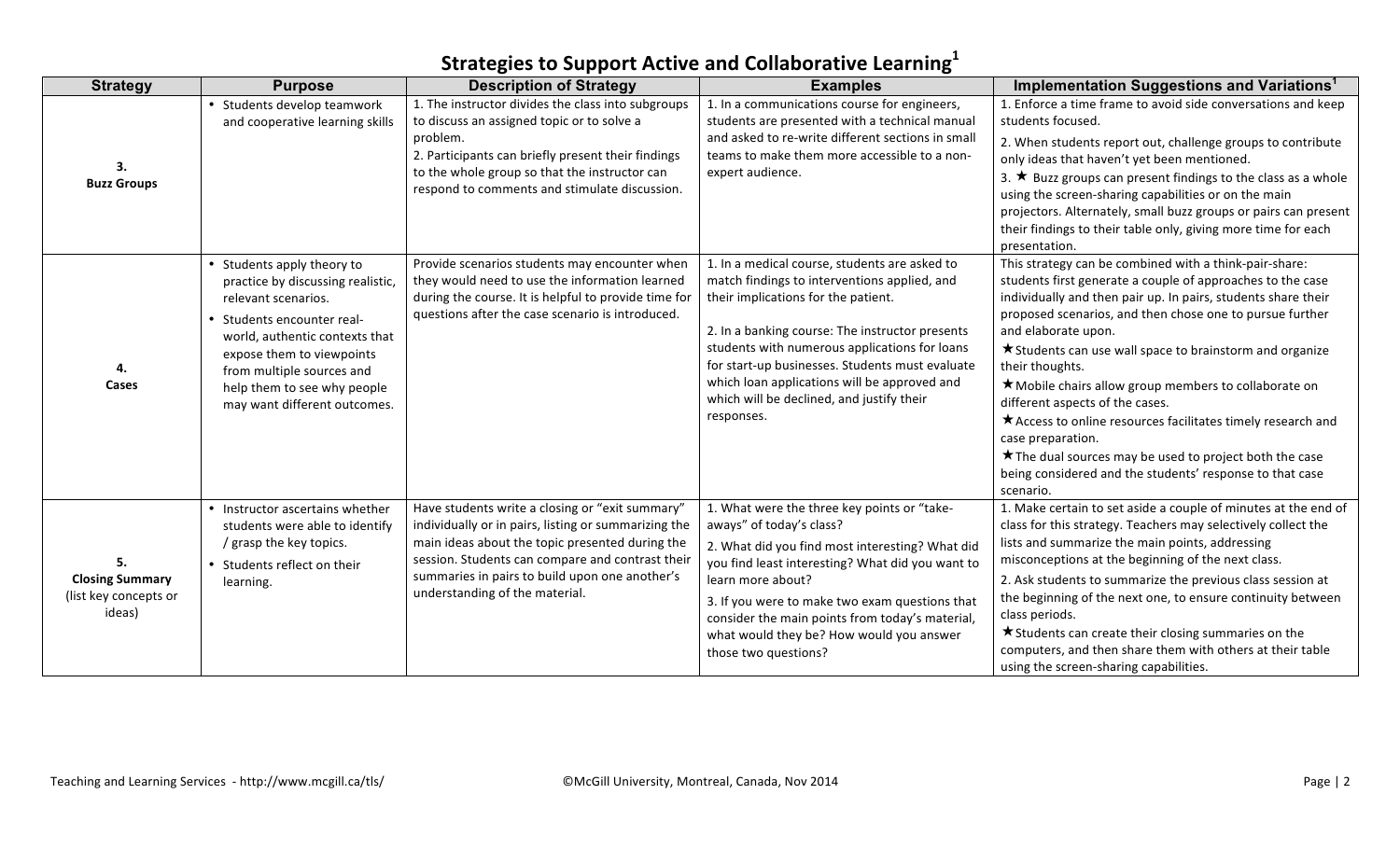| <b>Strategy</b>                                     | <b>Purpose</b>                                                                                                                                                                                                                                                                                                                                                                                                                                         | <b>Description of Strategy</b>                                                                                                                                                                                                                                                                                                                                                                                                                                                                                                    | <b>Examples</b>                                                                                                                                                                                                                                                                                                                                                                                                                                                                                                                                    | Implementation Suggestions and Variations <sup>1</sup>                                                                                                                                                                                                                                                                                                                                                                                                                                                                                                                                                                             |
|-----------------------------------------------------|--------------------------------------------------------------------------------------------------------------------------------------------------------------------------------------------------------------------------------------------------------------------------------------------------------------------------------------------------------------------------------------------------------------------------------------------------------|-----------------------------------------------------------------------------------------------------------------------------------------------------------------------------------------------------------------------------------------------------------------------------------------------------------------------------------------------------------------------------------------------------------------------------------------------------------------------------------------------------------------------------------|----------------------------------------------------------------------------------------------------------------------------------------------------------------------------------------------------------------------------------------------------------------------------------------------------------------------------------------------------------------------------------------------------------------------------------------------------------------------------------------------------------------------------------------------------|------------------------------------------------------------------------------------------------------------------------------------------------------------------------------------------------------------------------------------------------------------------------------------------------------------------------------------------------------------------------------------------------------------------------------------------------------------------------------------------------------------------------------------------------------------------------------------------------------------------------------------|
| <b>Corner Exercise / "write</b><br>around the room" | • Students build upon one<br>another's knowledge<br>• Instructor becomes aware of<br>which concepts are clearly<br>understood, and which<br>concepts were not<br>incorporated into students'<br>knowledge base.                                                                                                                                                                                                                                        | 1. Form groups<br>2. Each group moves to a corner and brainstorms<br>a list in response to a question posed to the<br>entire class<br>3. Move to the next corner-expand on the<br>previous group's examples<br>4. Review the contents of each list as a large<br>group                                                                                                                                                                                                                                                            | 1. In an English literature course: What are<br>recurring features of Lord Byron's poetry? How<br>do these stylistic elements hint at his intended<br>audience? What are the key traits of the Byronic<br>hero?                                                                                                                                                                                                                                                                                                                                    | 1. Students can put a check mark next to previously listed<br>responses that are consistent with their lists.<br>2. Set and keep a time limit for this activity, to ensure that<br>students have sufficient time at each of the corners.<br>3. Once students have completed this activity, they might<br>organize the results using concept mapping, to further<br>crystallize their understanding of the concepts' relation to<br>one another.<br>4. ★Don't limit yourself to the corners! Take advantage of<br>the writeable walls around the classroom for students to<br>record their thoughts and build on classmates' ideas. |
| 7.<br><b>Critical Debate</b>                        | • Students work to articulate<br>their thoughts and solidify<br>their understanding of<br>numerous aspects of the task,<br>situation at hand by debating<br>for one side or the other.                                                                                                                                                                                                                                                                 | 1. Students use two different methods that could<br>be applied to solve a problem or arrive at a<br>solution in response to the concepts introduced.<br>2. Alternately, the class can be divided to debate<br>the merits of one method or solution over the<br>other. The presenter leads a group discussion<br>afterwards, asking students to argue for the<br>point of view indicated, or compare experiences.                                                                                                                  | 1. In a labor relations class, students debate<br>proposed cuts to an employee benefits package.<br>Half of the students represent the business,<br>which has been charged with reducing its<br>budget; the other half represent the employee<br>union, which objects to some of the proposed<br>modifications.                                                                                                                                                                                                                                    | 1. After arguing for one side or the other, students argue for<br>the alternate point of view, attempting to elicit new<br>rationales.<br>2. May be combined with the "Fishbowl" strategy.<br>3. By combining this with the "Fishbowl" strategy, student<br>onlookers can provide feedback on the debate, and discuss<br>which arguments were most compelling and convincing.<br>4. $\star$ Use the dual source projector capacity to project both<br>sides' rationales at once for comparative and reference<br>purposes.                                                                                                         |
| 8.<br>Dialogue Journal /<br>clinical log book       | • Students develop their<br>communication skills and<br>reflect upon the application of<br>prior knowledge or personal<br>experience to course material<br>or clinical situations.<br>• Students increase their<br>collaboration and a sense of<br>classroom community as<br>students respond to one<br>another's journals<br>• Students clarify and extend<br>their explanations and<br>rationales in response to<br>classmates' written<br>comments. | 1. Students draw a line down their journal page<br>1/3 of the way in from the right margin. The<br>responder will write to the right of the line.<br>2. The writer reflects upon an assignment,<br>clinical experience, lecture, class task / activity or<br>discussion, including his or her comments and<br>questions.<br>3. The respondent reads the journal entry and<br>provides comments, clarifying questions,<br>answers to the writer's questions, etc.<br>4. The instructor reads the journal entries and<br>responses. | 1. In a Shakespeare course, have students<br>compare and contrast the written play and<br>movie versions. Ask them to identify elements<br>of the play that were either emphasized or left<br>out in the screenplay, and the impact they think<br>this had upon the representation and the<br>audience's response.<br>2. In a course on clinical practice, students reflect<br>upon their stage or other experiences with<br>patient care - decisions made are explained with<br>a rationale, and outstanding questions are posed<br>for feedback. | 1. Clarify parameters and expectations for journal entries.<br>2. As students may take variable amounts of time for<br>journaling, the writing and response can take place outside of<br>class time as an opportunity for follow-up and reflection upon<br>in-class experiences.<br>3. Have students submit their journals regularly.<br>4. Keep a community dialogue journal for all students to<br>record questions or ask for clarification; students respond to<br>one another's questions within the journal. Questions may<br>also be addressed in-class.<br>5. Have students write their journal entries in letter format.  |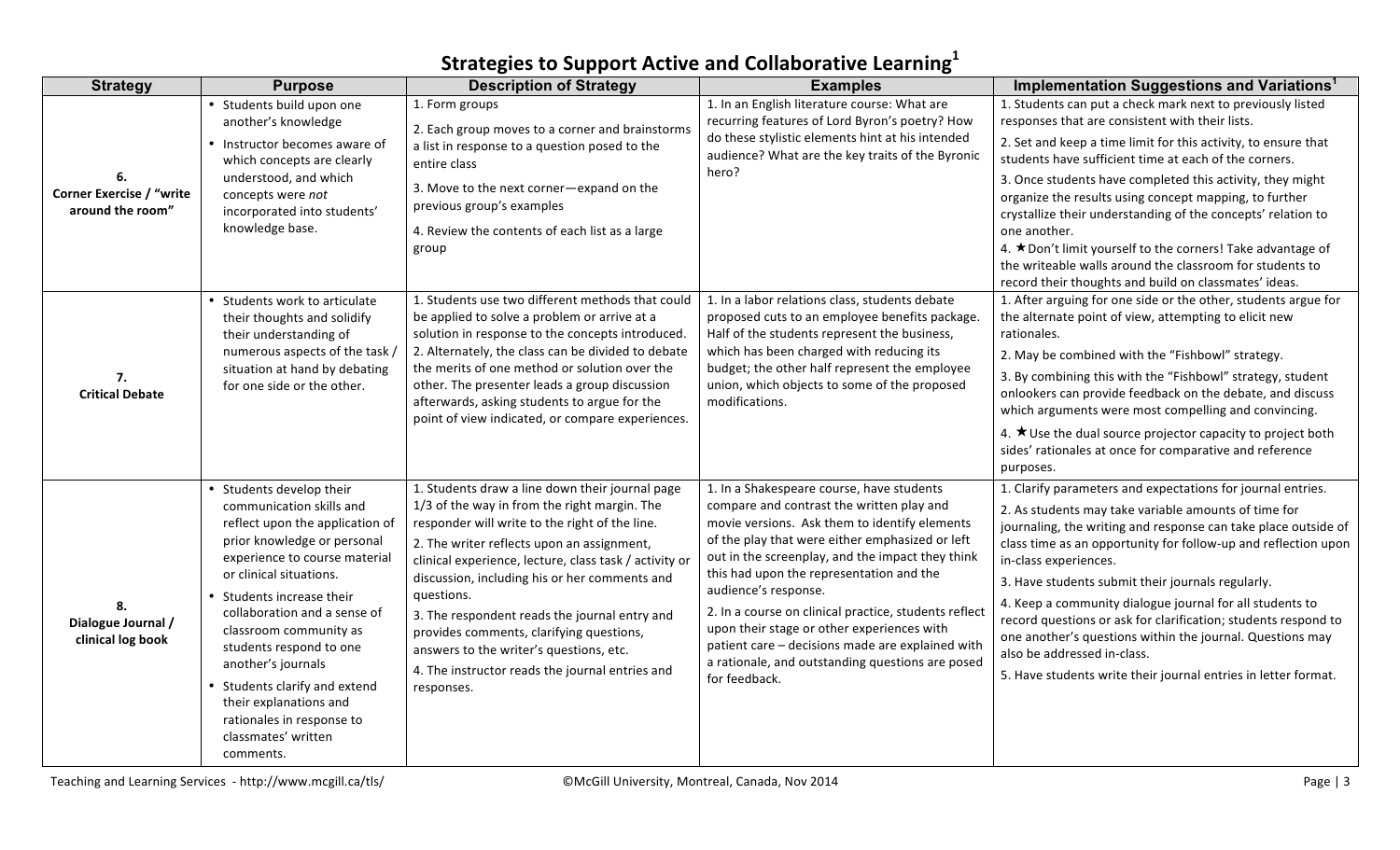| <b>Strategy</b>                                        | <b>Purpose</b>                                                                                | <b>Description of Strategy</b>                                                                                                                                                                                                                                 | <b>Examples</b>                                                                                                                                  | Implementation Suggestions and Variations <sup>1</sup>                                                                                                                                                             |
|--------------------------------------------------------|-----------------------------------------------------------------------------------------------|----------------------------------------------------------------------------------------------------------------------------------------------------------------------------------------------------------------------------------------------------------------|--------------------------------------------------------------------------------------------------------------------------------------------------|--------------------------------------------------------------------------------------------------------------------------------------------------------------------------------------------------------------------|
|                                                        | • Students participate in<br>structured, in-depth discussion<br>• Students model, observe and | 1. Students form a small circle (group of 4-6<br>students). Remaining students form a larger<br>circle around the 4-6 students.                                                                                                                                | 1. In a biology class, students respond to the<br>question "Why are we worried about changes in<br>the ozone layer?" <sup>2</sup>                | 1. Do not try this the first day of class: first develop a level of<br>trust, a non-judgmental environment and sense of<br>collaboration.                                                                          |
| 9.                                                     | critique group processes<br>through the discussion format                                     | 2. Present guidelines for the activity: students in<br>the inner circle speak, while those in the outside<br>circle observe (considering both the discussion<br>and group process). Students in the outside<br>circle will have an opportunity to speak to the | 2. In a class on higher education administration,<br>students debate whether higher education is (or<br>is not) an industry. <sup>3</sup>        | 2. Have students facilitate the discussion; step in only if<br>necessary.<br>3. Conduct multiple, smaller fishbowls concurrently.<br>4. Allow students to trade out between the outer and inner                    |
| Fishbowl (outside-inside<br>circles, Socratic seminar) |                                                                                               | issues that arose during the discussion in the<br>follow-up time.                                                                                                                                                                                              |                                                                                                                                                  | circles every few minutes, to expose different points of view<br>and to see different group dynamics.                                                                                                              |
|                                                        |                                                                                               | 3. Present the discussion prompt. Inner circle<br>students debate.                                                                                                                                                                                             |                                                                                                                                                  | 5. $\star$ Mobile chairs allow for easy placement of students in<br>and outside of the circle, as well as for changing the<br>participants in the inner group.                                                     |
|                                                        |                                                                                               | 4. Students report out in a whole-class<br>discussion, encompassing key issues and the<br>group process.                                                                                                                                                       |                                                                                                                                                  | 6. ★ One or two students can be assigned to writing on the<br>walls the main points discussed.                                                                                                                     |
|                                                        | · Instructor identifies students'<br>prior knowledge or attitudes                             | Students recall what they know about a subject<br>by creating a list of terms or ideas related to it.                                                                                                                                                          | 1. In an educational psychology course, students<br>provide examples of defining characteristics of                                              | 1. Impose a time limit and inform students.<br>2. Students share their lists in small groups.                                                                                                                      |
|                                                        | • Students recall what they have<br>learned about a topic                                     | 1. To begin, the instructor asks students to take<br>out a sheet of paper and generate a list based on<br>a given or chosen topic.                                                                                                                             | Piaget's stages of cognitive development.<br>2. In a political science course, students identify<br>the pros and cons of a government's proposed | 3. Students make a focused list prior to the discussion and<br>then add to the list (correcting any prior misconceptions) at<br>the end of the class period.                                                       |
| 10.                                                    |                                                                                               | 2. Instructors ask students to share their lists.                                                                                                                                                                                                              | course of action currently in the news.                                                                                                          | 4. May be used in conjunction with the "Roundtable"<br>strategy.                                                                                                                                                   |
| <b>Focused Listing</b>                                 |                                                                                               | Note: Can be used before or after instruction.<br>Focused listing need not take more than a few<br>minutes.                                                                                                                                                    |                                                                                                                                                  | 5. Students share their lists in small groups and identify the<br>two to three most important points, which they then share<br>with the class.                                                                     |
|                                                        |                                                                                               |                                                                                                                                                                                                                                                                |                                                                                                                                                  | 6. ★ Students brainstorm in small groups, typing their lists.<br>Can also be combined with "write around the room" strategy.<br>7. $\star$ Students can project their list using the screen sharing<br>facilities. |

 $2$  Barkley, E.F., Cross, K.P., and Major, C.H. (2005), p. 146  $3$  Barkley, E.F., Cross, K.P., and Major, C.H. (2005), p. 147

Teaching and Learning Services - http://www.mcgill.ca/tls/ **Website Accill** University, Montreal, Canada, Nov 2014 Page is a service of the services of the Page | 4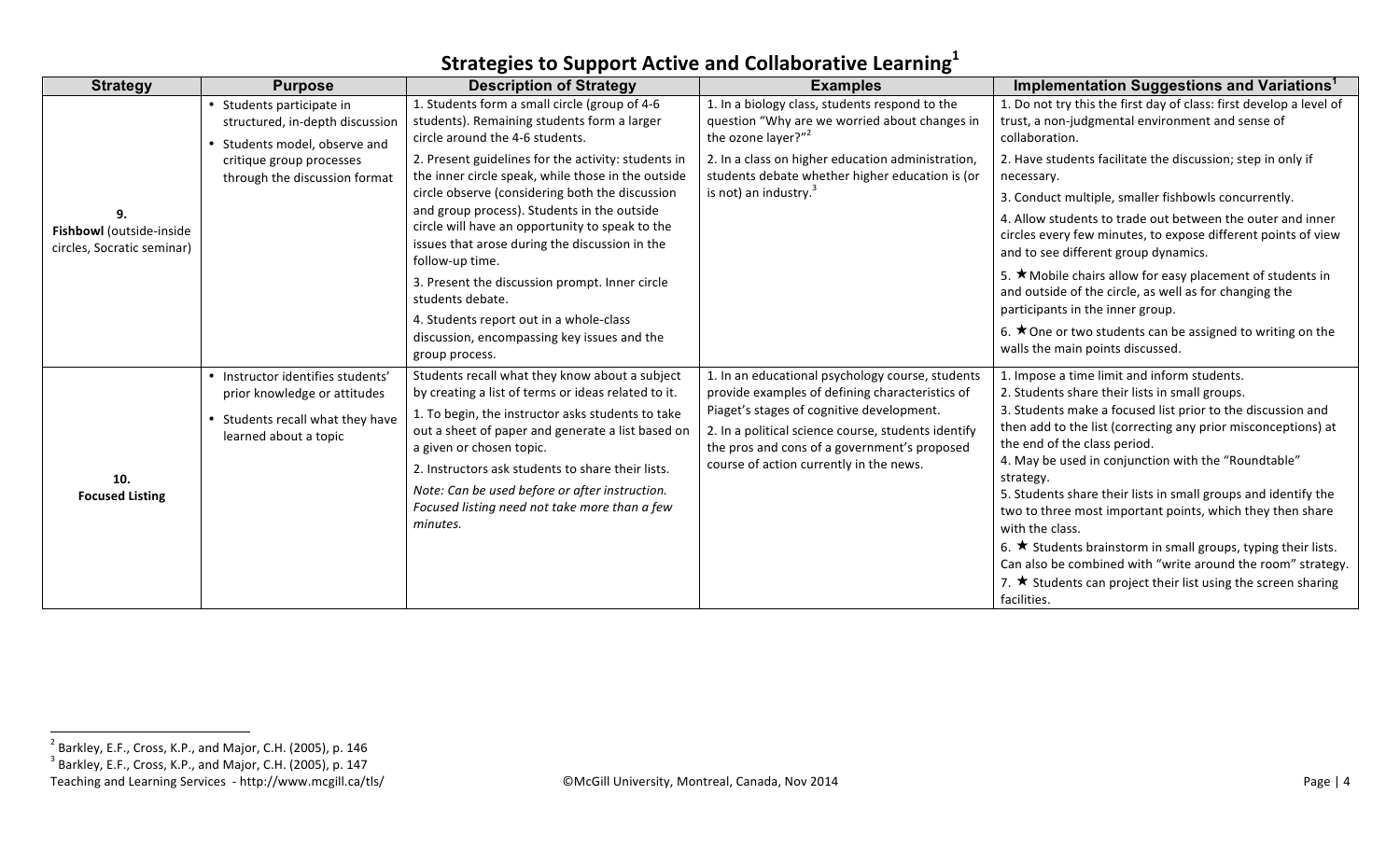#### **Strategy Purpose Description of Strategy Examples Implementation Suggestions and Variations<sup>1</sup> 11. Jigsaw** • Students develop teamwork and cooperative learning skills Students integrate knowledge and understanding from various sources and experts. • Students engage in their own learning • Students learn a lot of material in a limited amount of time • Students are individually accountable for their learning Groups are formed to discuss different portions of a larger scenario or problem; group members then report out. 1. Divide a topic into related portions. 2. Divide students into "expert groups"; each group will study and address a portion of the topic. 3. After researching / investigating their specific focus, the expert groups are split up so that the resulting groups have one member from each of the expert groups. 4. Upon gathering the new groups together, each topic expert presents, integrating the knowledge of his or her specific topic into the new group's collective understanding. 1. In a plant science course, students review the characteristics of various types of trees (conifer, deciduous, etc.) and corresponding climate zones in expert groups and then report out to their new groups. 1. Encourage students to take notes of key points generated during step 3, which will help them to prepare for step 4. 2. Review previously discussed concepts. 3. A chosen group from step 3 reports out to the entire class: facilitate a brief discussion in response to their key points. 4.  $\star$  Table layout and rolling chairs allow for quick grouping and re-grouping. 5.  $\star$  The "expert groups" can collaborate using the writable wall surfaces or the computers for brainstorming. researching, or concept-mapping regarding their topic. **12. Mind mapping** Students demonstrate their understanding of a topic (prior to / following instruction) Ask students to identify key concepts about a topic to create a visual representation of the relationship between those ideas. Students can use basic elements such as boxes, arrows (uni- or multi-directional), simple hierarchical relationships or "webs" coming from one central point, to identify concepts and relationships. 1. In a course on international relations, students create a visual representation of the purposes, scope, impact and reach of the United Nations. 2. In a pharmacology course, students create a critical distinctions chart to compare and demonstrate the differences between similar drugs. 3. In a biology class, students draw the phases of mitosis, including a diagram of the cell at each phase. 1. Provide examples of various formats of mind maps to give students options for various graphical frameworks they might use to express the relationships between concepts. 2. Students compare and contrast their mind maps in pairs, working towards a single map that incorporates all agreedupon elements. 3.  $\star$  Writable wall spaces allow for larger mind maps, or provide a good space for brainstorming lists of topics prior to establishing their relationship to one another. 4.  $\star$  Table layout allows the assignment of a team map. 5.  $\star$  Use software to develop maps in small groups on the computers; have students at each table share their maps with the other students at the same table using the screen-sharing capabilities.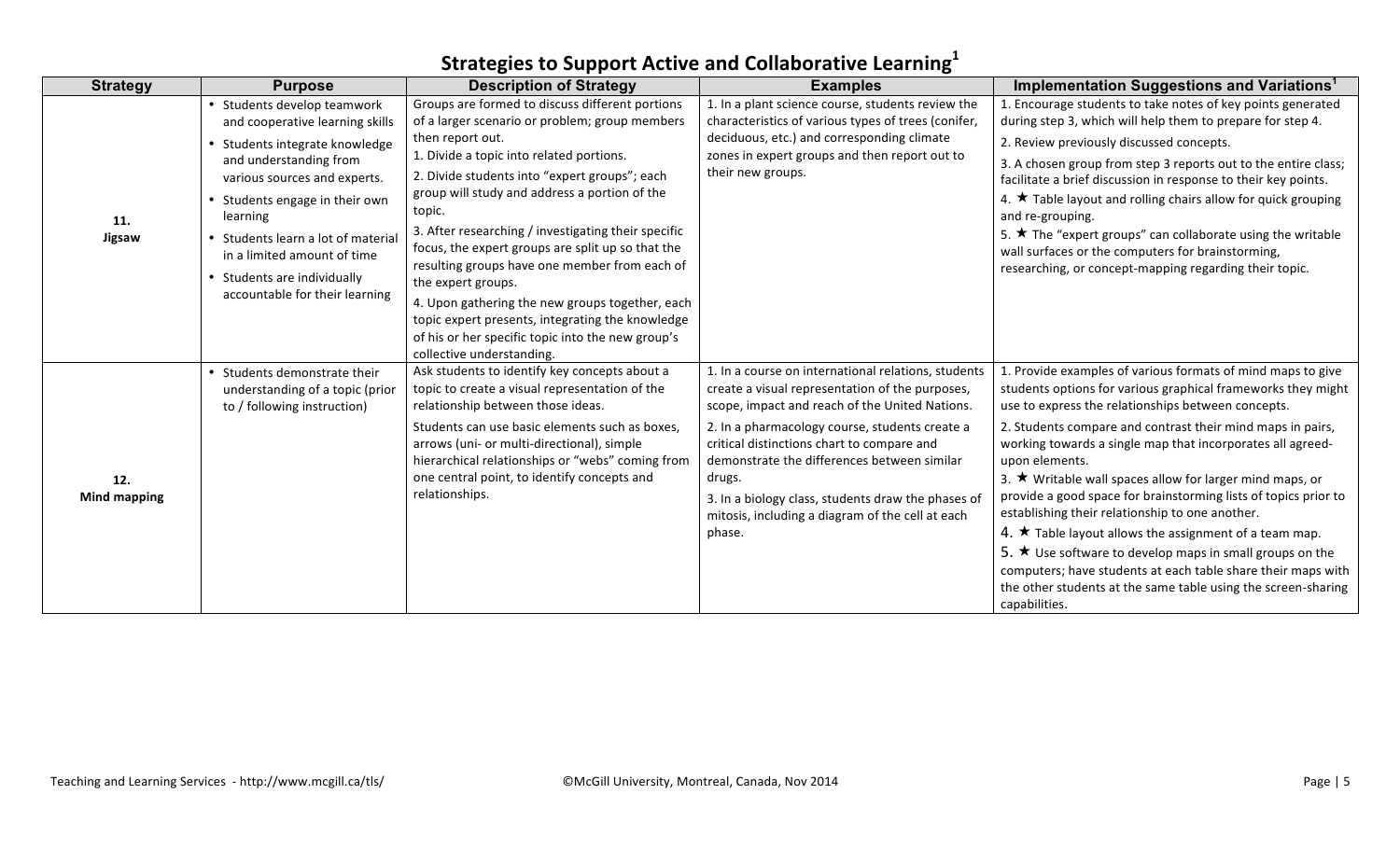| <b>Strategy</b>                     | <b>Purpose</b>                                                                                    | <b>Description of Strategy</b>                                                                                                            | <b>Examples</b>                                                                                                                         | Implementation Suggestions and Variations <sup>1</sup>                                                                                                                                                                                          |
|-------------------------------------|---------------------------------------------------------------------------------------------------|-------------------------------------------------------------------------------------------------------------------------------------------|-----------------------------------------------------------------------------------------------------------------------------------------|-------------------------------------------------------------------------------------------------------------------------------------------------------------------------------------------------------------------------------------------------|
|                                     | • Students reflect upon which                                                                     | Ask students to write down what seemed most                                                                                               | 1. What was the "muddiest point" of the                                                                                                 | 1. Encourage students to be very specific in identifying the                                                                                                                                                                                    |
|                                     | aspects of the course material<br>are the least clear to them.                                    | confusing to them. Feedback from students can<br>be used to create new ways to discuss those<br>points that multiple students found to be | material discussed today?<br>2. Write one thing that wasn't clear to you from<br>today's course material. Why do you think this         | source of confusion.<br>2. The instructor can begin the next class by reviewing<br>selected "muddiest points".                                                                                                                                  |
| 13.                                 |                                                                                                   | unclear.                                                                                                                                  | was confusing?                                                                                                                          | 3. Students attempt to answer one another's "muddiest<br>point" questions.                                                                                                                                                                      |
| <b>Muddiest Point</b>               |                                                                                                   |                                                                                                                                           |                                                                                                                                         | 4. Students indicate what information they would need to<br>better grasp the course material discussed.                                                                                                                                         |
|                                     |                                                                                                   |                                                                                                                                           |                                                                                                                                         | 5. $\star$ Use the writable wall spaces for students to write down<br>questions that they still have. Then, in an adaptation of the 4-<br>corner exercise, have students circulate and provide<br>responses clarifying one another's questions. |
|                                     | • Students briefly explore ideas<br>before discussion                                             | Participants are asked to write for 1-5 minutes<br>on a topic or in response to a question that                                           | 1. In a survey course on art history, students<br>describe the characteristics of Impressionism.                                        | 1. You might emphasize content over form, so that students<br>focus on expressing their ideas given the time limitation.                                                                                                                        |
|                                     | • Students bring closure to a<br>session by recording the ideas<br>in their minds at that moment. | you've developed for the class period.                                                                                                    | 2. In a Canadian studies course: "What are some<br>of the ways in which climate change is affecting<br>the Arctic and its inhabitants?" | 2. This can be used as an "exit survey"-a means for students<br>to summarize what they understood to be the key points of<br>the class period.                                                                                                  |
| 14.<br><b>One Minute Paper/Free</b> |                                                                                                   |                                                                                                                                           |                                                                                                                                         | 3. Students can approach a new topic by writing down what<br>they know and want to know at the beginning of the class,<br>and then follow this with a reflection of what they learned at<br>the end of the class time.                          |
| Write                               |                                                                                                   |                                                                                                                                           |                                                                                                                                         | 4. $\star$ Individual/groups can share their answers with the<br>larger group using the screen sharing facilities offered by<br>these computers.                                                                                                |
|                                     |                                                                                                   |                                                                                                                                           |                                                                                                                                         | 5. $\star$ Take advantage of the dual source projection. On one<br>screen project one or more samples of one-minute papers                                                                                                                      |
|                                     |                                                                                                   |                                                                                                                                           |                                                                                                                                         | (e.g. using the document camera). On the other screen,<br>project information or resources to clarify or elaborate on<br>what was written on the paper, for example.                                                                            |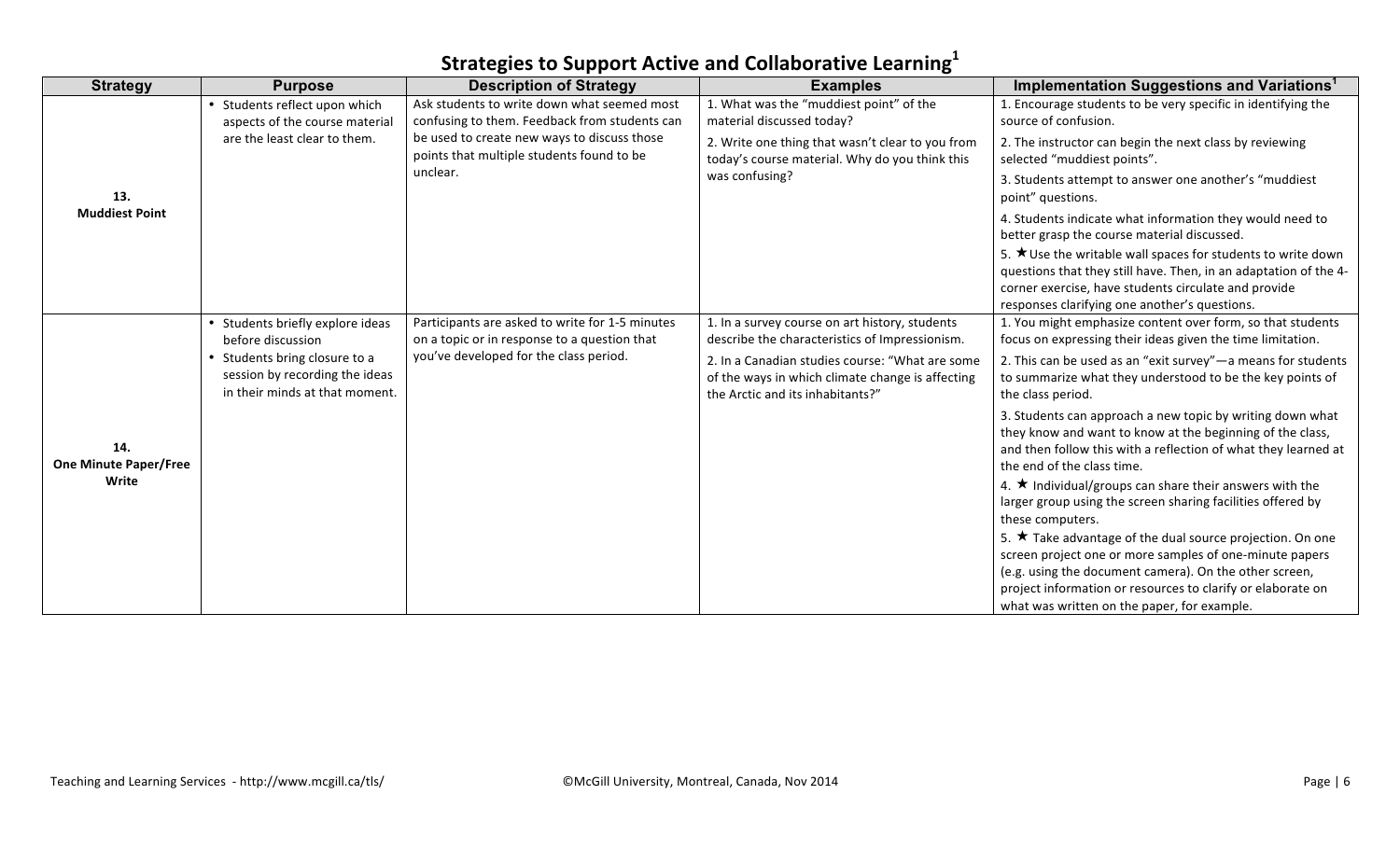| <b>Strategy</b>             | <b>Purpose</b>                                                                                                  | <b>Description of Strategy</b>                                                                                                                  | <b>Examples</b>                                                                                                                                           | Implementation Suggestions and Variations <sup>1</sup>                                                                                                                                                                                                                                                                                                                                                                                         |
|-----------------------------|-----------------------------------------------------------------------------------------------------------------|-------------------------------------------------------------------------------------------------------------------------------------------------|-----------------------------------------------------------------------------------------------------------------------------------------------------------|------------------------------------------------------------------------------------------------------------------------------------------------------------------------------------------------------------------------------------------------------------------------------------------------------------------------------------------------------------------------------------------------------------------------------------------------|
|                             | • Students assess their<br>comprehension and evaluate<br>their learning over the course                         | 1. Create a 1-page quiz that covers the primary<br>focuses of your session<br>2. Have students take the quiz at the beginning                   | 1. In an introductory biology course, students are<br>asked to put the steps for meiosis in order and<br>label the structures both prior to and following | 1. Ensure that sufficient time is allotted to convey the correct<br>answers at the end of the session, and to answer any<br>questions that arise as a result.                                                                                                                                                                                                                                                                                  |
|                             | of the class period.<br>• Instructor gathers information                                                        | of the session, and then set it aside.<br>3. When the students take the same quiz at the                                                        | the lecture.                                                                                                                                              | 2. Student responses to the pre-quiz can be incorporated into<br>review sessions later in the class.                                                                                                                                                                                                                                                                                                                                           |
| 15.                         | about students' prior<br>knowledge and assesses                                                                 | end of the lesson, they will see what they have<br>learned instantly.                                                                           |                                                                                                                                                           | 3. Students might follow the post-quiz with a one-minute<br>paper summarizing what they learned.                                                                                                                                                                                                                                                                                                                                               |
| <b>Pre-and Post-Quizzes</b> | learning over the class period.                                                                                 | 4. Having the students pass in their quizzes<br>provides timely feedback to the instructor on<br>their learning over the course of the session. |                                                                                                                                                           | 4. $\star$ When evaluating the quizzes, check to see whether<br>students sitting in the same tables have demonstrated similar<br>or divergent levels of comprehension. If a certain group is<br>doing quite well, while another one is struggling, try to find<br>out why: Are students getting along well? Are they on-task? Is<br>there confusion over use of the technology? Are you<br>consistently teaching with your back to this group? |
|                             | • Students and instructor are<br>able to gauge the following:                                                   | Students express their knowledge on an assigned<br>topic to classmates and instructor. May range                                                | Presentations can be given on virtually any topic.                                                                                                        | 1. Provide students with a rubric and discuss expectations for<br>presentations.                                                                                                                                                                                                                                                                                                                                                               |
|                             | preparation; understanding;                                                                                     | from informal to formal. Presentation length,<br>size of presenting group, structure of                                                         |                                                                                                                                                           | 2. Discuss providing constructive feedback to peers.                                                                                                                                                                                                                                                                                                                                                                                           |
|                             | knowledge; capacity to<br>structure information; and<br>oral communication skills.                              | presentation, criteria and technology used within<br>the presentation may all vary.                                                             |                                                                                                                                                           | 3. Encourage student feedback and involvement in the<br>establishment of rubric criteria for evaluating presentations.                                                                                                                                                                                                                                                                                                                         |
| 16.                         | • Students and instructor can<br>provide feedback.<br>• Students respond to questions<br>and manage discussion. |                                                                                                                                                 |                                                                                                                                                           | 4. To help students become familiar with presentations, they<br>might begin by presenting to small groups of their peers,<br>rather than to the entire class at once. The listening members<br>of the small group can then summarize and report out to the<br>larger class on the 3-5 key ideas of the presentation.                                                                                                                           |
| Presentations               |                                                                                                                 |                                                                                                                                                 |                                                                                                                                                           | 5. $\star$ Presentations can be significantly augmented within this<br>space with the use of resources:<br>• Microphones on the tables;<br>• Dual-source projection option (e.g., keep a PowerPoint<br>presentation up and concurrently display a short video                                                                                                                                                                                  |
|                             |                                                                                                                 |                                                                                                                                                 |                                                                                                                                                           | clip);<br>• Screen-sharing in real time: allows classmates to try out<br>sample exercises, check out the same website, etc.;<br>• Group configuration: students can give smaller<br>presentations to their table, instead of to the entire class.                                                                                                                                                                                              |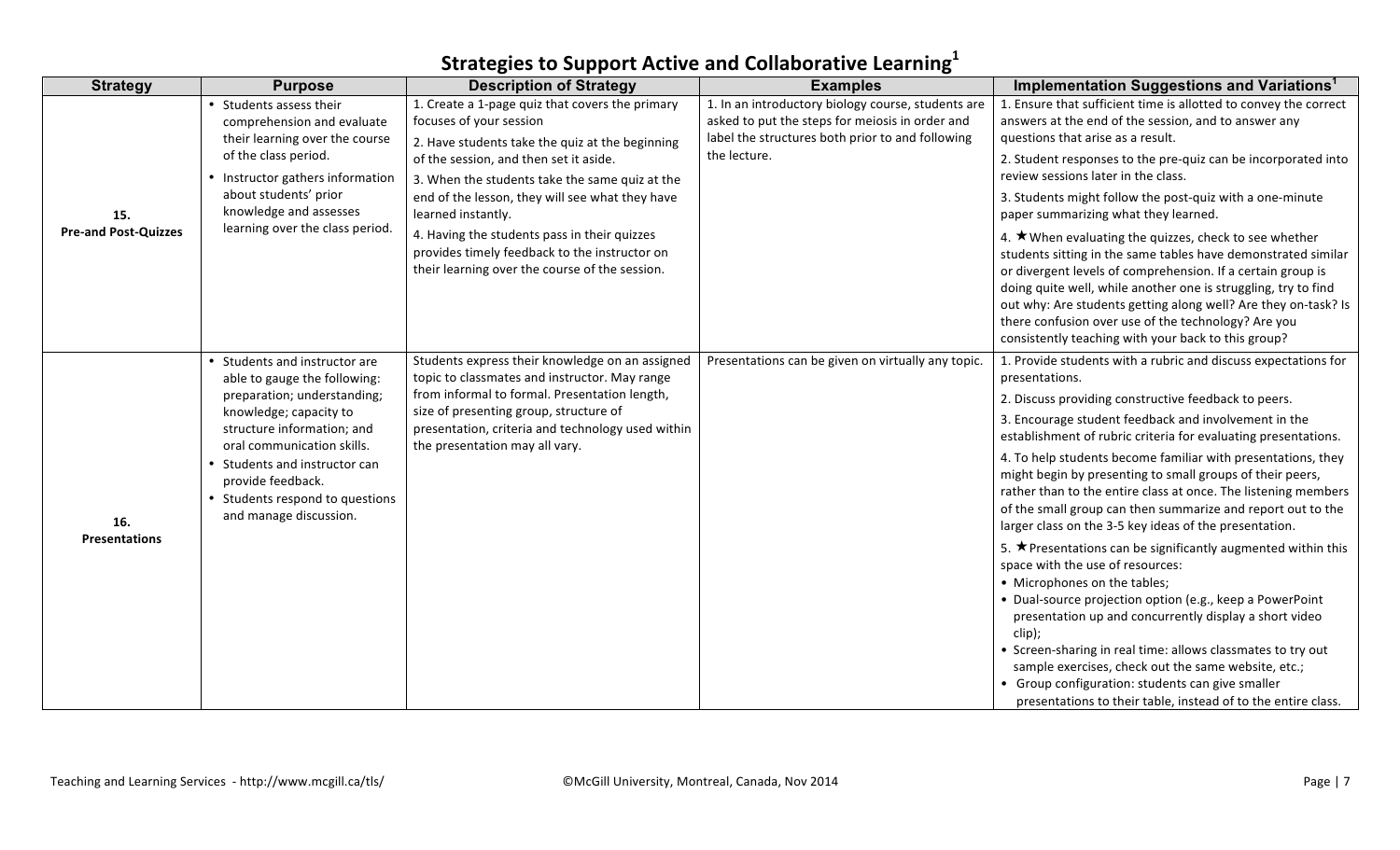| <b>Strategy</b>        | <b>Purpose</b>                                                            | <b>Description of Strategy</b>                                                                                                              | <b>Examples</b>                                                                                                                              | Implementation Suggestions and Variations <sup>1</sup>                                                                                                                                                                                                                                                                                                          |
|------------------------|---------------------------------------------------------------------------|---------------------------------------------------------------------------------------------------------------------------------------------|----------------------------------------------------------------------------------------------------------------------------------------------|-----------------------------------------------------------------------------------------------------------------------------------------------------------------------------------------------------------------------------------------------------------------------------------------------------------------------------------------------------------------|
|                        | Students develop<br>communication, problem-<br>solving, and self-directed | Students individually or collaboratively solve<br>problems, apply what they have learned in the<br>course and reflect on their experiences. | 1. In a plant science course: Numerous farmers<br>in the Eastern Townships report that their<br>tomato plants are stunted and withered. What | 1. For collaborative problem solving, groups should be chosen<br>carefully, to facilitate students' interactions and promote a<br>productive group dynamic.                                                                                                                                                                                                     |
|                        | learning skills.                                                          | Teachers take on the role as "facilitators" of<br>learning.                                                                                 | would you propose as the cause of this<br>unhealthy appearance? What would you suggest<br>that the farmers do to approach this problem?      | 2. Have students create their own problem-based learning<br>prompts, vet them then re-distribute amongst their<br>classmates.                                                                                                                                                                                                                                   |
| 17.<br><b>Problems</b> |                                                                           |                                                                                                                                             | Using the resources, find background context,<br>discuss in your team, and justify your response.                                            | 3. Students reflect upon how different conditions might affect<br>their response, or approach the same problem from a<br>different point of view. (For instance, in the example given at<br>the right, they might propose solutions from the perspective<br>of an organic farmer, a pesticides company, and a<br>community-supported agriculture organization.) |
|                        |                                                                           |                                                                                                                                             |                                                                                                                                              | 4. $\star$ Students can use the table computers to create their<br>prompts and submit to a common resource's page (e.g.<br>WebCT) where other students can download and work on.                                                                                                                                                                                |
|                        |                                                                           |                                                                                                                                             |                                                                                                                                              | 5. $\star$ Different tables can work on different aspects of the<br>problem. If they work on the same problem, you can use the<br>dual-source projection to show different approaches.                                                                                                                                                                          |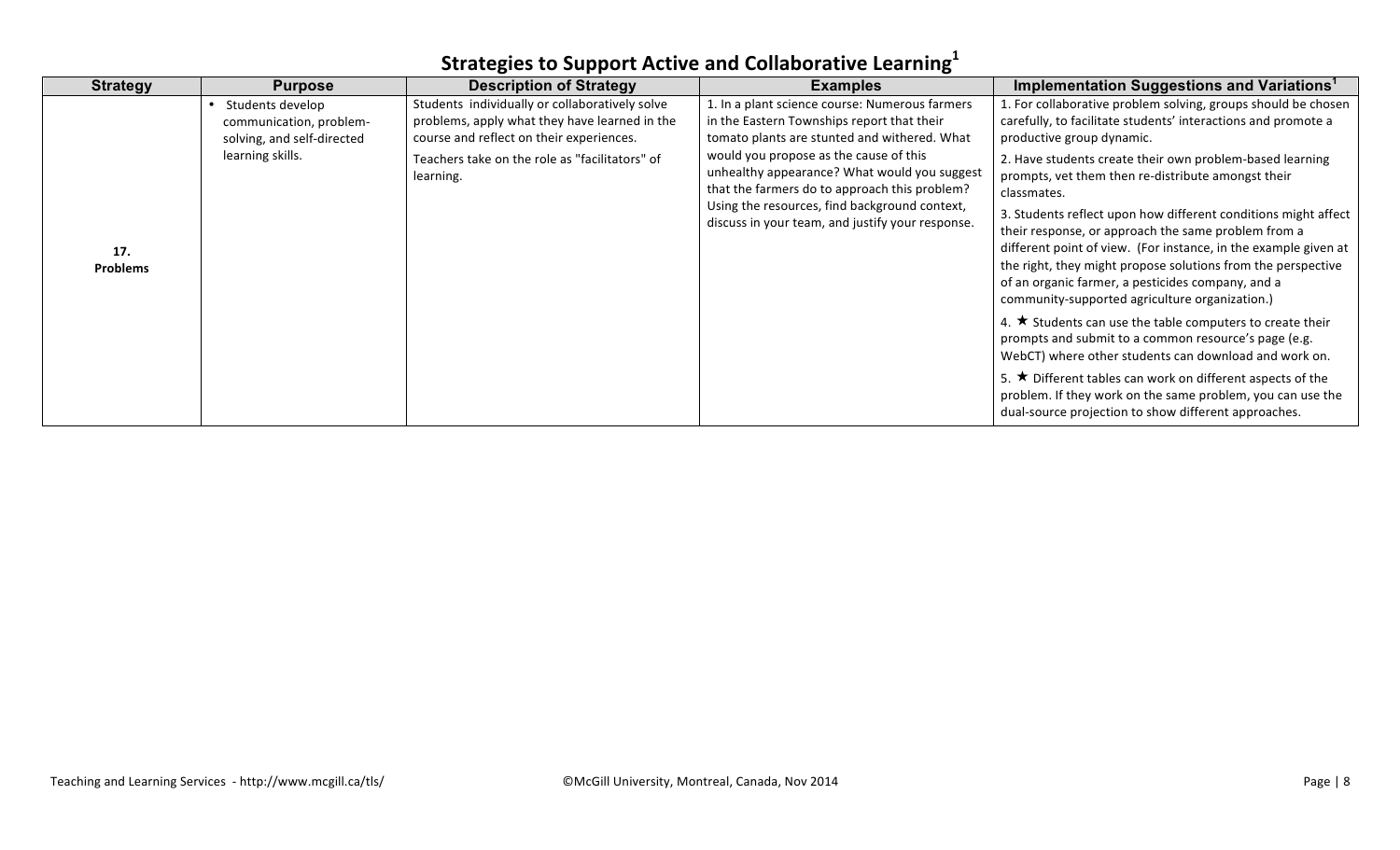| <b>Strategy</b>                                  | <b>Purpose</b>                                                                                                                                             | <b>Description of Strategy</b>                                                                                                                                                                                                                                                                                                                               | <b>Examples</b>                                                                                                                                                                                                                                                                             | Implementation Suggestions and Variations <sup>1</sup>                                                                                                                                                                                                                                                                                                              |
|--------------------------------------------------|------------------------------------------------------------------------------------------------------------------------------------------------------------|--------------------------------------------------------------------------------------------------------------------------------------------------------------------------------------------------------------------------------------------------------------------------------------------------------------------------------------------------------------|---------------------------------------------------------------------------------------------------------------------------------------------------------------------------------------------------------------------------------------------------------------------------------------------|---------------------------------------------------------------------------------------------------------------------------------------------------------------------------------------------------------------------------------------------------------------------------------------------------------------------------------------------------------------------|
|                                                  | • Students are actively involved<br>in class as they apply concepts<br>and content learned.<br>• Instructor determines student<br>comprehension of content | 1. The instructor provides engaging, challenging<br>questions or asks for guidance during class time.<br>2. Students then provide answers either working<br>individually, with a partner, or in a small group.<br>3. Questions should relate to learning outcomes<br>and be thoughtful and reflective (Simple, yes/no,<br>factual questions are not enough). | 1. In a course on small business management<br>and practice, the instructor asks students how<br>they would attract new clients, given a limited<br>budget or other constraints. Ask students to<br>make reference to concepts discussed in class or<br>in the readings in their responses. | Students need sufficient time to respond. This gives students<br>sufficient time to organize their thoughts and brainstorm to<br>make their ideas more articulate.<br>Think about instruction in terms of the questions you hope<br>are being answered - "If this session is the answer, what is<br>the question?" and phrase your question prompts<br>accordingly. |
| 18.<br><b>Questions</b>                          |                                                                                                                                                            |                                                                                                                                                                                                                                                                                                                                                              |                                                                                                                                                                                                                                                                                             | For more complex queries, instructors might consider<br>providing questions in written form so students can continue<br>to refer back to them.                                                                                                                                                                                                                      |
|                                                  |                                                                                                                                                            |                                                                                                                                                                                                                                                                                                                                                              | See questions asked in examples throughout this<br>column.                                                                                                                                                                                                                                  | Instructors might ask the same core question(s) on the first<br>and last day of the course or unit as a method of formative<br>and summative assessment.                                                                                                                                                                                                            |
|                                                  |                                                                                                                                                            |                                                                                                                                                                                                                                                                                                                                                              |                                                                                                                                                                                                                                                                                             | Students formulate their own questions based upon what<br>they see as the key points of the topic at hand. These<br>questions are then opened up to the class for discussion, or<br>discussed in small groups.                                                                                                                                                      |
|                                                  |                                                                                                                                                            |                                                                                                                                                                                                                                                                                                                                                              |                                                                                                                                                                                                                                                                                             | $\star$ Ask the class a question, and allow students a moment to<br>discuss it in their table groups prior to calling for responses.<br>Students can take advantage of the microphones on their<br>tables to ensure that they are heard by the larger group.                                                                                                        |
|                                                  | • Students process information<br>presented.                                                                                                               | Presenter shares information for ten minutes<br>and then stops for two minutes to encourage                                                                                                                                                                                                                                                                  | 1. In an U.S. History of the 20 <sup>th</sup> Century course,<br>the instructor asks students to summarize the                                                                                                                                                                              | 1. Encourage students to pair up with different classmates<br>each time this activity is carried out.                                                                                                                                                                                                                                                               |
| 19.                                              | • Instructor and students fill in<br>any gaps or<br>misunderstandings.                                                                                     | listeners to pair up with a partner and share their<br>ideas.                                                                                                                                                                                                                                                                                                | economic impact of the Great Depression on the<br>North American labour market in the 1930s and<br>1940s.                                                                                                                                                                                   | 2. At the end of the information-sharing time, pairs can pair<br>up (making groups of 4 students) to summarize the 3-5 key<br>points or "take-aways" from the session.                                                                                                                                                                                              |
| Ten-Two Strategy /<br><b>Interactive Lecture</b> | • Students clarify information<br>for one another; build on<br>peers' knowledge                                                                            |                                                                                                                                                                                                                                                                                                                                                              |                                                                                                                                                                                                                                                                                             | 3. This activity may be used when students are watching<br>classmates' presentations. This can be effective in<br>maintaining audience focus and provides helpful feedback to<br>the presenter in determining whether he or she successfully<br>communicated the points intended.                                                                                   |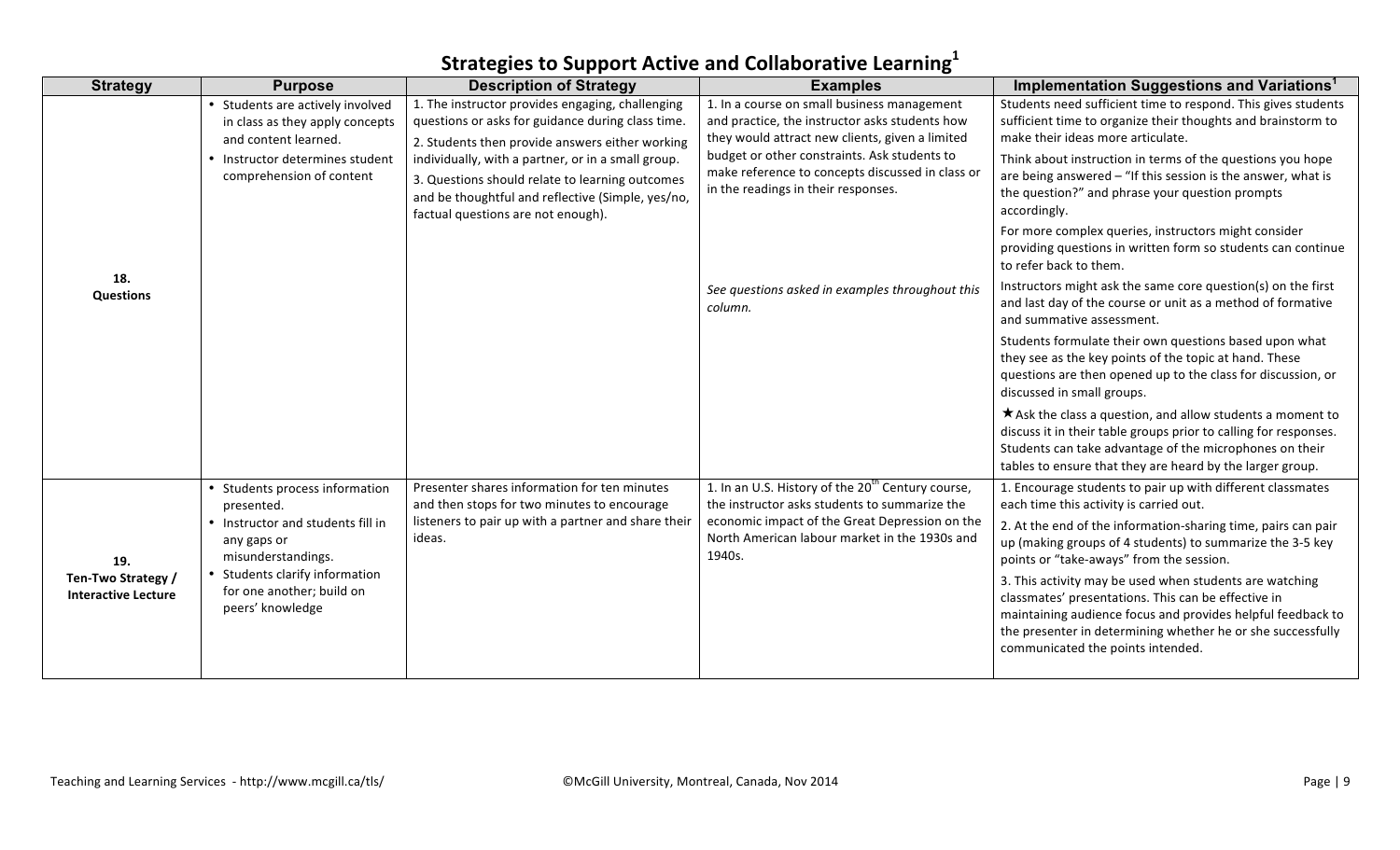| <b>Strategy</b>                    | <b>Purpose</b>                                                         | <b>Description of Strategy</b>                                                                                                                 | <b>Examples</b>                                                                                                                                                   | Implementation Suggestions and Variations <sup>1</sup>                                                                                                                                                                            |
|------------------------------------|------------------------------------------------------------------------|------------------------------------------------------------------------------------------------------------------------------------------------|-------------------------------------------------------------------------------------------------------------------------------------------------------------------|-----------------------------------------------------------------------------------------------------------------------------------------------------------------------------------------------------------------------------------|
|                                    | • Students summarize key<br>concepts<br>• Students participate equally | 1. The instructor creates a prompt, which is<br>written down in a highly visible location.<br>Students are informed of the time limit that has | 1. In a course on scientific principles: "Identify<br>important scientific discoveries of the 20 <sup>th</sup><br>Century in the field of medicine". <sup>4</sup> | 1. Use for review or for brainstorming lists - fairly simple,<br>straightforward prompts that keep the paper moving around<br>the group.                                                                                          |
|                                    | • Students build on their peers'<br>knowledge and respond to           | been set for this activity.<br>2. In groups of four, students pass around a                                                                    |                                                                                                                                                                   | 2. Encourage student to respond to the comments of those<br>who have already written on the sheet.                                                                                                                                |
|                                    | one another's conceptions                                              | sheet of paper clockwise responding to the<br>prompt in short phrases or sentences. After each                                                 |                                                                                                                                                                   | 3. Follow-up with group or whole-class discussion using the<br>round-table papers as a base or departure point.                                                                                                                   |
|                                    |                                                                        | student writes his or her response, it is read<br>aloud so the others can reflect upon it while the<br>paper moves around the group.           |                                                                                                                                                                   | 4. Use in conjunction with the "muddiest point" strategy:<br>students write down their muddiest point, check those<br>muddiest points that have already been written by others                                                    |
| 20.                                |                                                                        | 3. Ensure that all members have an opportunity<br>to write their ideas down on the paper.                                                      |                                                                                                                                                                   | and expand as appropriate. The instructor may follow up by<br>facilitating a discussion of the muddiest points.                                                                                                                   |
| Roundtable                         |                                                                        |                                                                                                                                                |                                                                                                                                                                   | 5. $\star$ Use students' screens to project the prompt for the<br>activity.                                                                                                                                                       |
|                                    |                                                                        |                                                                                                                                                |                                                                                                                                                                   | 6. $\star$ Room layout facilitates the use of small groups.                                                                                                                                                                       |
|                                    |                                                                        |                                                                                                                                                |                                                                                                                                                                   | 7. $\star$ For follow-up, project both the round-table papers and<br>the prompt using the dual-source projectors.                                                                                                                 |
|                                    |                                                                        |                                                                                                                                                |                                                                                                                                                                   | 8. $\star$ Students at the same table can be split into two groups,<br>which can share their responses to different questions/topics.                                                                                             |
|                                    |                                                                        |                                                                                                                                                |                                                                                                                                                                   | 9. $\star$ Students can use the computers to write down each<br>person's answer, creating a file that can be saved and<br>emailed to the whole class. Or they can use the writable walls<br>to respond to the instructor' prompt. |
| 21.<br><b>Information search</b>   | • Develop research skills and<br>team collaboration                    | 1. Create questions that can be answered by<br>searching information from several sources<br>2. Have students search for information in small  | In a case Law course provide student groups with<br>a question like "Provide examples of 2 decisions<br>that support your position and explain your               | * Access to computers facilitates searching for relevant<br>information.                                                                                                                                                          |
|                                    |                                                                        | teams<br>3. Review answers as a large class                                                                                                    | reasoning."                                                                                                                                                       | ★ Groups can share information using the screen-sharing<br>capabilities.                                                                                                                                                          |
|                                    | • Promote active student<br>involvement in class                       | 1. The instructor provides engaging challenging<br>questions or asks for guidance during class time.                                           |                                                                                                                                                                   | ★ Table configuration facilitates small group discussions                                                                                                                                                                         |
| 22.<br><b>Directed Questioning</b> | • Determine student                                                    | 2. Groups work on their responses                                                                                                              |                                                                                                                                                                   |                                                                                                                                                                                                                                   |
|                                    | comprehension of content<br>• Apply content                            | 3. Students then provide answers, either working<br>individually, with a partner, or in a small group.                                         |                                                                                                                                                                   |                                                                                                                                                                                                                                   |

Teaching and Learning Services - http://www.mcgill.ca/tls/ **Website Accill** University, Montreal, Canada, Nov 2014 Page is a match of the controller of the controller page is a match of the Page is a match of the Page is a  $^{4}$  Barkley, E.F., Cross, K.P., and Major, C.H. (2005), p. 242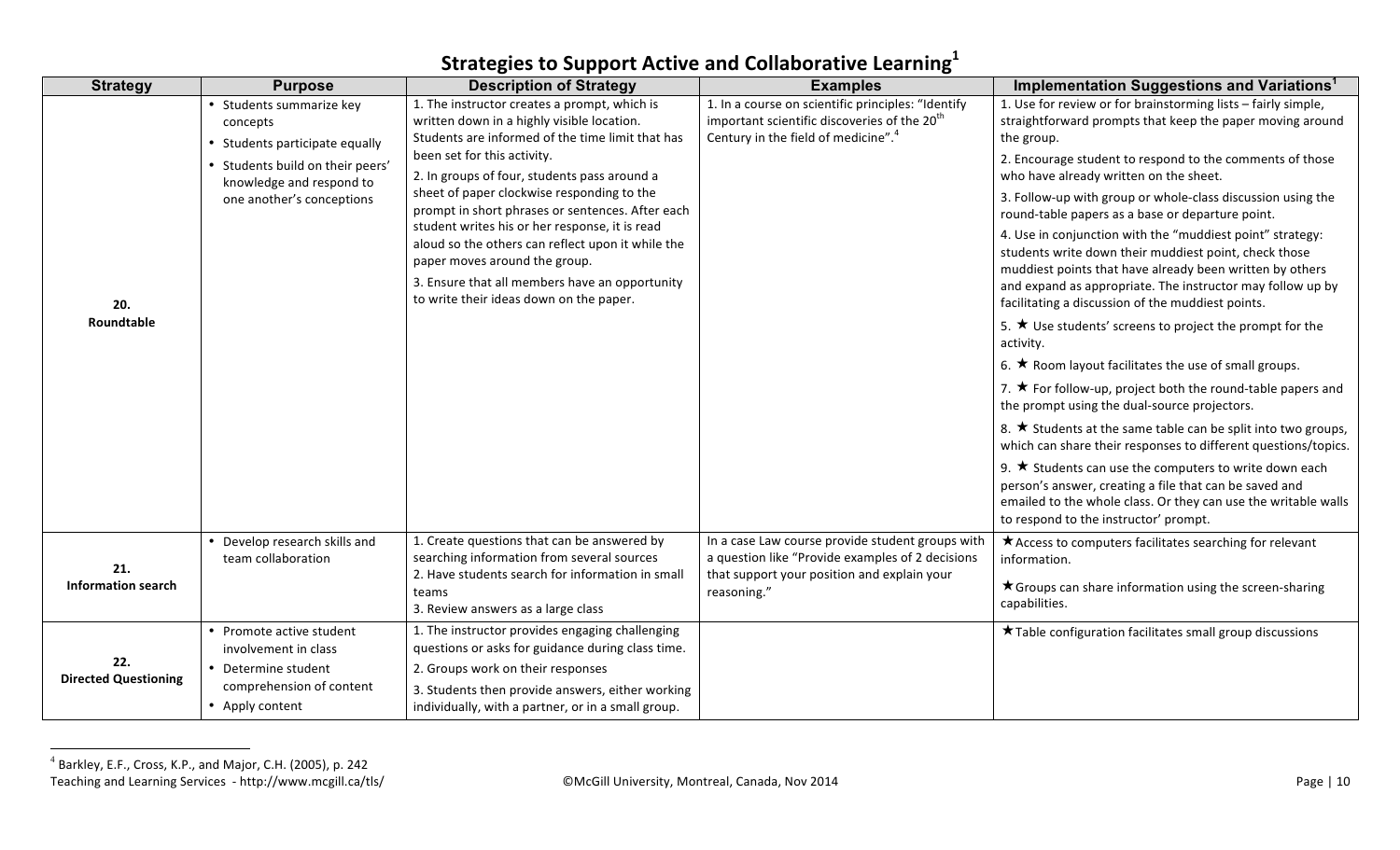| <b>Strategy</b>                                                | <b>Purpose</b>                                                                                                                                                                                                                                                                     | <b>Description of Strategy</b>                                                                                                                                                                                                                                                                                                                                                                                                                                                                                                                                                                                                                                         | <b>Examples</b>                                                                                                                                                                                                                                                                                                                                                                                                                                                                                                                                                                                                                                                                                       | Implementation Suggestions and Variations <sup>1</sup>                                                                                                                                                                                                                                                                                                                                                                                                                                                                                                                                                                                                                                                                                                                                              |
|----------------------------------------------------------------|------------------------------------------------------------------------------------------------------------------------------------------------------------------------------------------------------------------------------------------------------------------------------------|------------------------------------------------------------------------------------------------------------------------------------------------------------------------------------------------------------------------------------------------------------------------------------------------------------------------------------------------------------------------------------------------------------------------------------------------------------------------------------------------------------------------------------------------------------------------------------------------------------------------------------------------------------------------|-------------------------------------------------------------------------------------------------------------------------------------------------------------------------------------------------------------------------------------------------------------------------------------------------------------------------------------------------------------------------------------------------------------------------------------------------------------------------------------------------------------------------------------------------------------------------------------------------------------------------------------------------------------------------------------------------------|-----------------------------------------------------------------------------------------------------------------------------------------------------------------------------------------------------------------------------------------------------------------------------------------------------------------------------------------------------------------------------------------------------------------------------------------------------------------------------------------------------------------------------------------------------------------------------------------------------------------------------------------------------------------------------------------------------------------------------------------------------------------------------------------------------|
|                                                                | • Students become actively<br>engaged with the course<br>content through collaboration                                                                                                                                                                                             | 1. Prior to the session, assign a reading that<br>addresses key concepts related to the material<br>students will encounter in that session.                                                                                                                                                                                                                                                                                                                                                                                                                                                                                                                           | 1. Example question that encourages discussion<br>and draws students' attention to key points of<br>the reading in a curriculum instruction course:                                                                                                                                                                                                                                                                                                                                                                                                                                                                                                                                                   | 1. Create multiple-choice questions carefully so that the<br>answers require discussion and are not all immediately<br>obvious. Have students choose the best answer and be able                                                                                                                                                                                                                                                                                                                                                                                                                                                                                                                                                                                                                    |
| 23.<br><b>Test-taking teams:</b><br><b>Readiness Assurance</b> | with peers.<br>• Students are responsible and<br>accountable for their own<br>learning and for contributing<br>to a team.                                                                                                                                                          | 2. Create an assessment with multiple-choice<br>questions addressing key concepts from the<br>reading.<br>3. When students arrive, have them fill out the<br>assessment individually.<br>4. Form small groups of students and have<br>students arrive at consensus regarding the<br>answer most suited to each question, explaining<br>their rationale.<br>5. Reconvene as a whole class, and ask a<br>representative from each group to indicate the<br>agreed-upon response at the same time.<br>6. Discuss any variability in responses,<br>responding to questions that arise. Explain that<br>these concepts will provide the framework for<br>the day's session. | Which of the following best describes the<br>meaning of the author's phrase "novice culture'<br>in characterizing aspects of many universities'<br>approaches to improving learning?<br>a. The university promotes mentoring between<br>"novices" (students) and "experts" (instructors)<br>b. Students establish their own communities of<br>practice, assimilating knowledge from peers<br>c. Reform and improvement efforts are more<br>often mechanical and particularistic, rather than<br>based in systematic research and the wisdom of<br>practice<br>d. A culture that emphasizes the role of the<br>student as a beginner, who requires the<br>guidance of more qualified leaders to learn. | to justify their response<br>2. Encourage students to be able to rationalize their<br>responses to their teammates. This is a process that<br>encourages discussion resulting in consensus, not simply a<br>matter of the majority vote.<br>3. The instructor may give students the decision (within<br>reason) of what percentage of their grade associated with<br>test-taking teams is derived from their individual score versus<br>the group score.<br>4. ★ Have students work at their tables to come to<br>consensus, prior to reconvening as a whole class to vote.<br>Have students vote electronically using clickers or gather<br>their responses on room computers for screen sharing.                                                                                                  |
| 24.<br><b>Think-Pair-Share</b>                                 | • Students organize prior<br>knowledge.<br>• Students, summarize, apply, or<br>integrate new information.<br>• Students build individual<br>accountability and<br>contribution: each student<br>reports to a partner, and<br>partners summarize in a short<br>report to the class. | 1) Individuals reflect on (and perhaps jot down<br>notes) in response to a question.<br>2) Participants pair up with someone sitting near<br>them and share responses / thoughts verbally, or<br>they may choose to work together to create a<br>synthesis of ideas or come to a consensus.<br>3) The discussion leader randomly chooses a few<br>pairs to give summaries of ideas.                                                                                                                                                                                                                                                                                    | 1. In a medical course, students offer potential<br>diagnoses and treatments based on photographs<br>of conditions and case histories.<br>2. In a classroom management course, ask<br>students how they would respond to an off-task<br>student's interruptive behavior. Have students<br>come up with a solution individually, then pair<br>with a classmate, justify it and come to a<br>consensus on an appropriate approach to this<br>scenario.                                                                                                                                                                                                                                                  | 1. Intentionally choose different pairs to give summaries of<br>their ideas each time this activity is carried out.<br>2. After the pairs have discussed their responses, have two<br>pairs discuss together, in lieu of randomly choosing pairs to<br>report out to the entire class.<br>3. Use visual stimuli (e.g. photographs) as a prompt for<br>discussion<br>4. $\star$ Wheeled chairs facilitate quick pairing.<br>5. $\star$ Pairs can give summaries to their larger table groups,<br>thereby giving all students more time to present.<br>6. $\star$ Instructor can circulate through the classroom to hear<br>students' thoughts due to the sufficient space surrounding<br>the tables.<br>7. $\star$ Whole group sharing (depending on goal) can use the<br>screen sharing facilities) |